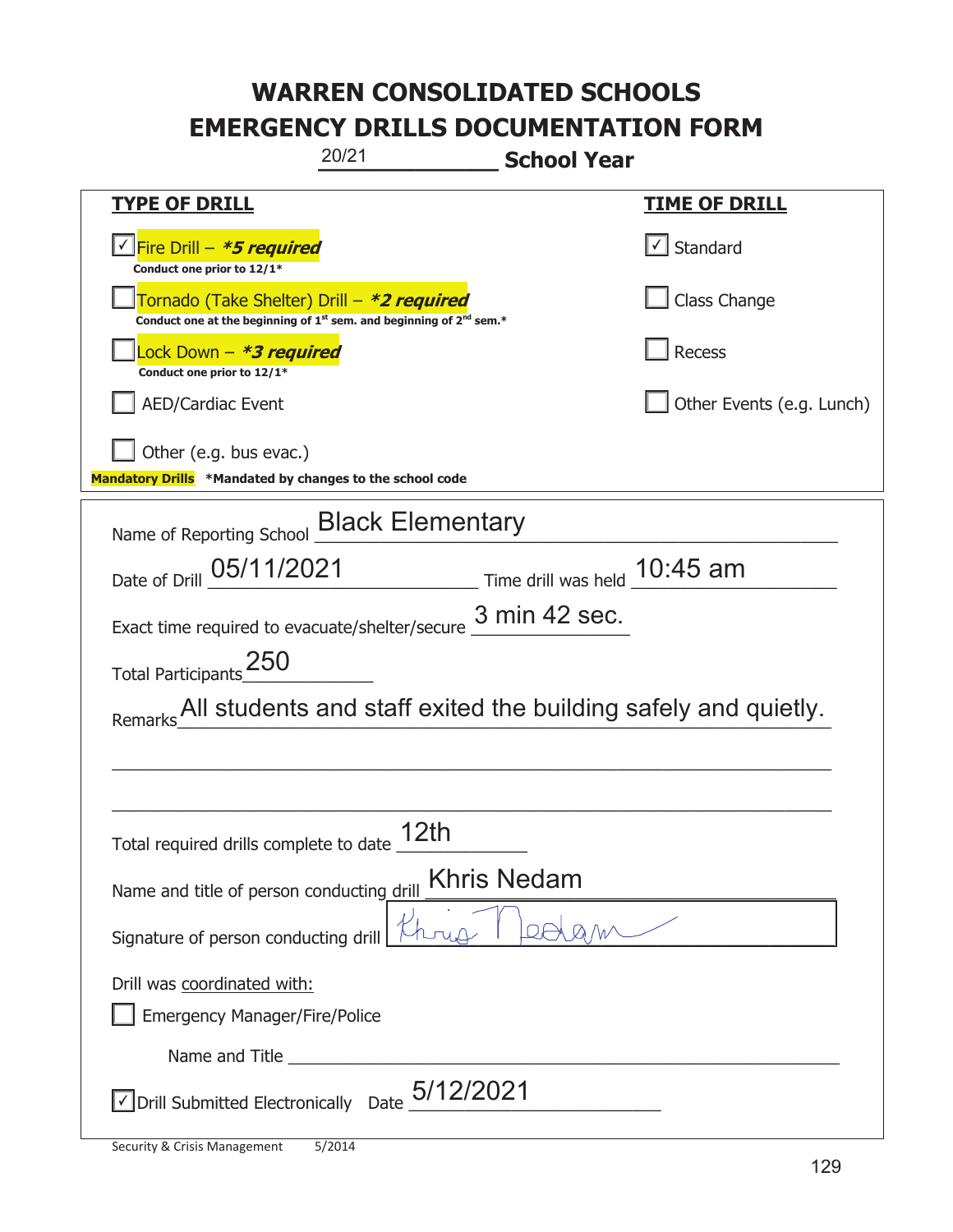| 2020/21<br><b>School Year</b>                                                                                                             |                                   |  |
|-------------------------------------------------------------------------------------------------------------------------------------------|-----------------------------------|--|
| <b>TYPE OF DRILL</b>                                                                                                                      | <u>TIME OF DRILL</u>              |  |
| Fire Drill $-$ <b>*5 required</b><br>Conduct one prior to 12/1*                                                                           | $\lfloor \angle \rfloor$ Standard |  |
| Tornado (Take Shelter) Drill – *2 required<br>Conduct one at the beginning of 1 <sup>st</sup> sem. and beginning of 2 <sup>nd</sup> sem.* | Class Change                      |  |
| Lock Down $-$ <b>*3 required</b><br>Conduct one prior to 12/1*                                                                            | Recess                            |  |
| <b>AED/Cardiac Event</b>                                                                                                                  | Other Events (e.g. Lunch)         |  |
| Other (e.g. bus evac.)<br>Mandatory Drills *Mandated by changes to the school code                                                        |                                   |  |
| Name of Reporting School _Black Elementary                                                                                                |                                   |  |
| Time drill was held 10:00 am<br>Date of Drill 4/30/2021                                                                                   |                                   |  |
| Exact time required to evacuate/shelter/secure $\underline{3}$ minutes                                                                    |                                   |  |
| Total Participants <sup>250</sup>                                                                                                         |                                   |  |
| Remarks ALICE drill = unwelcomed intruder in the building                                                                                 |                                   |  |
| All went well. Report emailed.                                                                                                            |                                   |  |
|                                                                                                                                           |                                   |  |
| Total required drills complete to date $\frac{10}{10}$                                                                                    |                                   |  |
| <b>Khris Nedam</b><br>Name and title of person conducting drill                                                                           |                                   |  |
| Phris Nedam<br>Signature of person conducting drill                                                                                       |                                   |  |
| Drill was coordinated with:                                                                                                               |                                   |  |
| Emergency Manager/Fire/Police                                                                                                             |                                   |  |
|                                                                                                                                           |                                   |  |
| $\sqrt{\frac{1}{2}}$ Drill Submitted Electronically Date $\frac{4/30}{2021}$                                                              |                                   |  |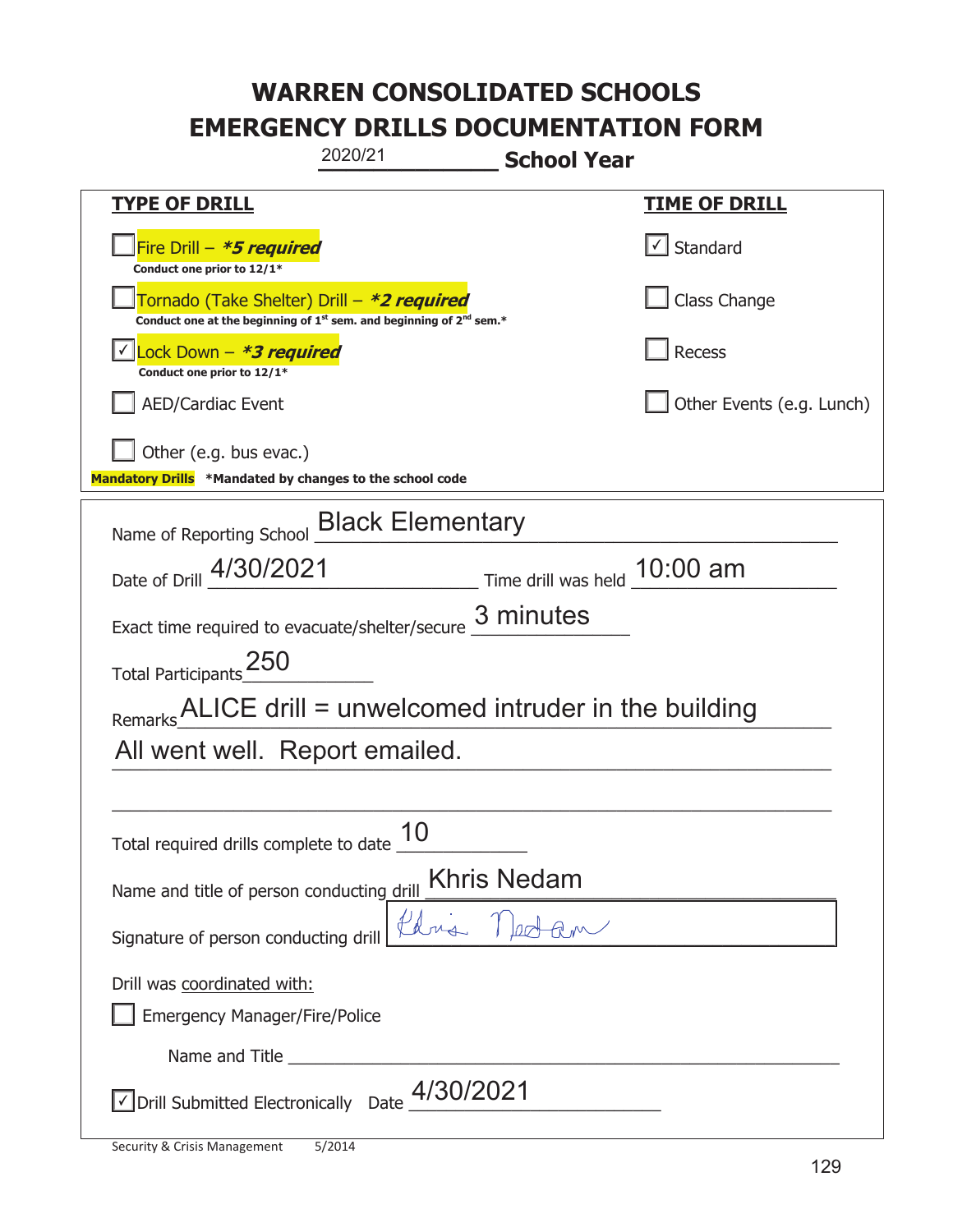| 2020/21<br><b>School Year</b>                                                                                               |                                                                               |  |
|-----------------------------------------------------------------------------------------------------------------------------|-------------------------------------------------------------------------------|--|
| <b>TYPE OF DRILL</b>                                                                                                        | <u>TIME OF DRILL</u>                                                          |  |
| <u> √ Fire Drill – <i>*5 required</i></u><br>Conduct one prior to 12/1*                                                     | $\cup$ Standard                                                               |  |
| Tornado (Take Shelter) Drill - *2 required<br>Conduct one at the beginning of $1^{st}$ sem. and beginning of $2^{nd}$ sem.* | Class Change                                                                  |  |
| Lock Down – <b>*<i>3 required</i></b><br>Conduct one prior to 12/1*                                                         | Recess                                                                        |  |
| <b>AED/Cardiac Event</b>                                                                                                    | Other Events (e.g. Lunch)                                                     |  |
| Other (e.g. bus evac.)<br>Mandatory Drills *Mandated by changes to the school code                                          |                                                                               |  |
| Name of Reporting School _ Black Elementary                                                                                 |                                                                               |  |
| Date of Drill 4/23/2021                                                                                                     | $\frac{10:00 \text{ am}}{2}$ Time drill was held $\frac{10:00 \text{ am}}{2}$ |  |
| Exact time required to evacuate/shelter/secure $\underline{3}$ min.                                                         |                                                                               |  |
| Total Participants <sup>250</sup>                                                                                           |                                                                               |  |
|                                                                                                                             | Everyone exited quickly and quietly. Everyone was safe.                       |  |
|                                                                                                                             |                                                                               |  |
|                                                                                                                             |                                                                               |  |
| 8<br>Total required drills complete to date                                                                                 |                                                                               |  |
| <b>Khris Nedam</b><br>Name and title of person conducting drill                                                             |                                                                               |  |
| Signature of person conducting drill                                                                                        |                                                                               |  |
| Drill was coordinated with:<br>Emergency Manager/Fire/Police                                                                |                                                                               |  |
|                                                                                                                             |                                                                               |  |
| $\sqrt{}$ Drill Submitted Electronically Date $\frac{4/23/2021}{2}$                                                         |                                                                               |  |

T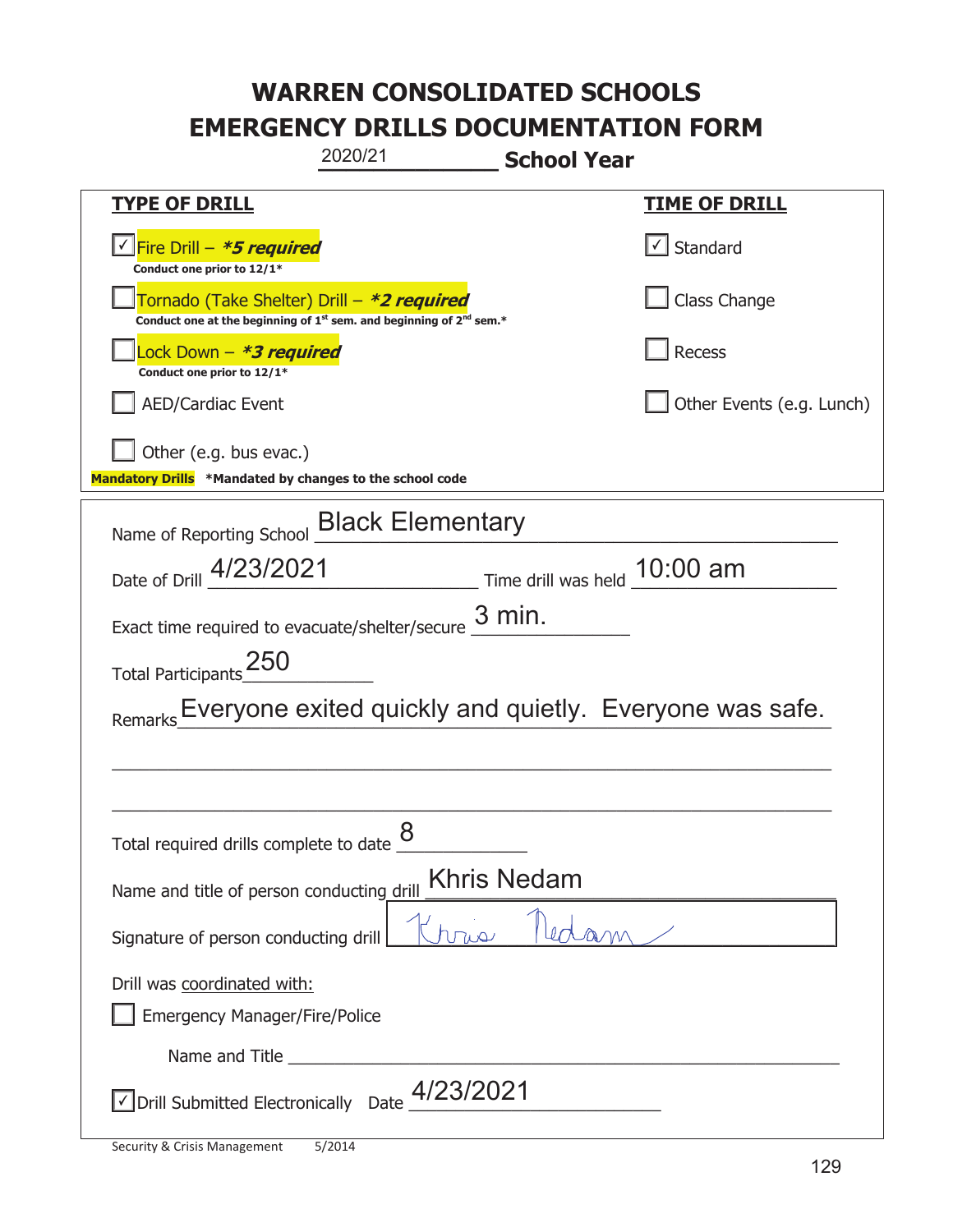|                                                                                           | 20/21                                                                         | <b>School Year</b>           |                                                                                                                                                                                                      |
|-------------------------------------------------------------------------------------------|-------------------------------------------------------------------------------|------------------------------|------------------------------------------------------------------------------------------------------------------------------------------------------------------------------------------------------|
| <b>TYPE OF DRILL</b>                                                                      |                                                                               |                              | <b>TIME OF DRILL</b>                                                                                                                                                                                 |
| Fire Drill - *5 required<br>Conduct one prior to 12/1*                                    |                                                                               |                              | √ Standard                                                                                                                                                                                           |
| Tornado (Take Shelter) Drill – *2 required                                                | Conduct one at the beginning of $1^{st}$ sem. and beginning of $2^{nd}$ sem.* |                              | Class Change                                                                                                                                                                                         |
| Lock Down $-$ *3 required<br>Conduct one prior to 12/1*                                   |                                                                               |                              | <b>Recess</b>                                                                                                                                                                                        |
| <b>AED/Cardiac Event</b>                                                                  |                                                                               |                              | Other Events (e.g. Lunch)                                                                                                                                                                            |
| $\Box$ Other (e.g. bus evac.)<br>Mandatory Drills *Mandated by changes to the school code |                                                                               |                              |                                                                                                                                                                                                      |
| Name of Reporting School <b>Black Elementary</b>                                          |                                                                               |                              |                                                                                                                                                                                                      |
| Date of Drill 3/30/2021                                                                   |                                                                               | Time drill was held 10:00 am |                                                                                                                                                                                                      |
| Exact time required to evacuate/shelter/secure $\frac{3 \text{ min}}{2}$                  |                                                                               |                              |                                                                                                                                                                                                      |
| <b>Total Participants</b>                                                                 |                                                                               |                              |                                                                                                                                                                                                      |
| Remarks                                                                                   |                                                                               |                              | ALICE drill external threat Most classes followed protocol and were safe. One class had a sub and was at recess. Crisis team brainstormed how to handle this in the future. New band app worked well |
|                                                                                           |                                                                               |                              |                                                                                                                                                                                                      |
|                                                                                           |                                                                               |                              |                                                                                                                                                                                                      |
| Total required drills complete to date _                                                  |                                                                               |                              |                                                                                                                                                                                                      |
| <b>Khris Nedam</b><br>Name and title of person conducting drill                           |                                                                               |                              |                                                                                                                                                                                                      |
| Signature of person conducting drill                                                      |                                                                               |                              |                                                                                                                                                                                                      |
| Drill was coordinated with:                                                               |                                                                               |                              |                                                                                                                                                                                                      |
| <b>Emergency Manager/Fire/Police</b>                                                      |                                                                               |                              |                                                                                                                                                                                                      |
|                                                                                           | 3/30/2021                                                                     |                              |                                                                                                                                                                                                      |
| √ Drill Submitted Electronically Date                                                     |                                                                               |                              |                                                                                                                                                                                                      |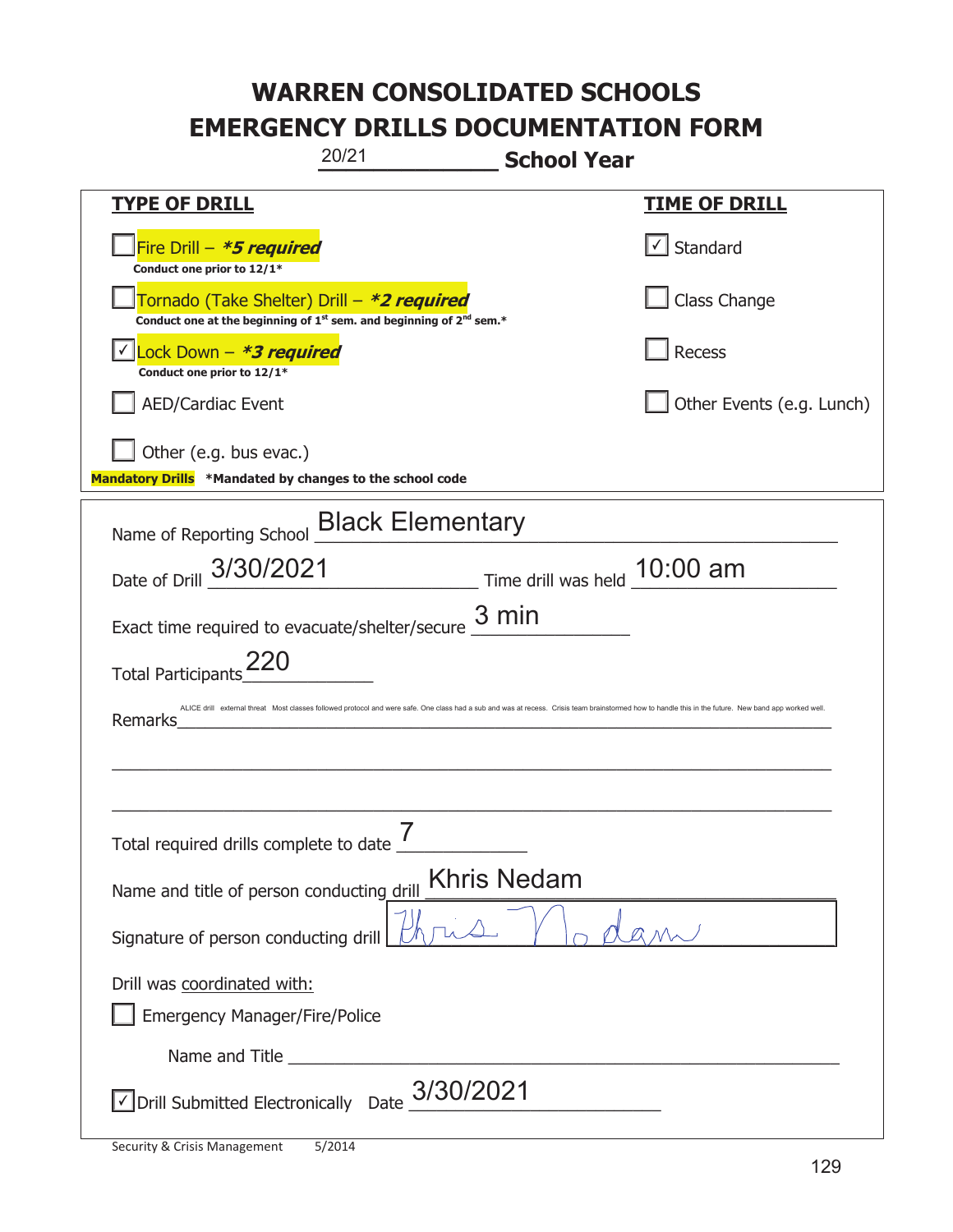| 20/21<br><b>School Year</b>                                                                                                 |                                                                |  |
|-----------------------------------------------------------------------------------------------------------------------------|----------------------------------------------------------------|--|
| <b>TYPE OF DRILL</b>                                                                                                        | <u>TIME OF DRILL</u>                                           |  |
| Fire Drill - *5 required<br>Conduct one prior to 12/1*                                                                      | $\lfloor$ Standard                                             |  |
| Tornado (Take Shelter) Drill - *2 required<br>Conduct one at the beginning of $1^{st}$ sem. and beginning of $2^{nd}$ sem.* | Class Change                                                   |  |
| Lock Down - <b>*3 required</b><br>Conduct one prior to 12/1*                                                                | Recess                                                         |  |
| <b>AED/Cardiac Event</b>                                                                                                    | Other Events (e.g. Lunch)                                      |  |
| Other (e.g. bus evac.)<br>Mandatory Drills *Mandated by changes to the school code                                          |                                                                |  |
| Name of Reporting School <b>Black Elementary</b>                                                                            |                                                                |  |
| Date of Drill 3/24/2021 Time drill was held 1:00 pm                                                                         |                                                                |  |
| Exact time required to evacuate/shelter/secure $2 \text{ min}$                                                              |                                                                |  |
| Total Participants_15                                                                                                       |                                                                |  |
| Remarks                                                                                                                     | All went smoothly Everyone was in a secured location and safe. |  |
|                                                                                                                             |                                                                |  |
|                                                                                                                             |                                                                |  |
| <u> Қ</u><br>Total required drills complete to date                                                                         |                                                                |  |
| Khris Nedam<br>Name and title of person conducting drill                                                                    |                                                                |  |
| Signature of person conducting drill                                                                                        |                                                                |  |
| Drill was coordinated with:<br><b>Emergency Manager/Fire/Police</b>                                                         |                                                                |  |
|                                                                                                                             |                                                                |  |
| Drill Submitted Electronically Date $\frac{3/30/2021}{2}$                                                                   |                                                                |  |

t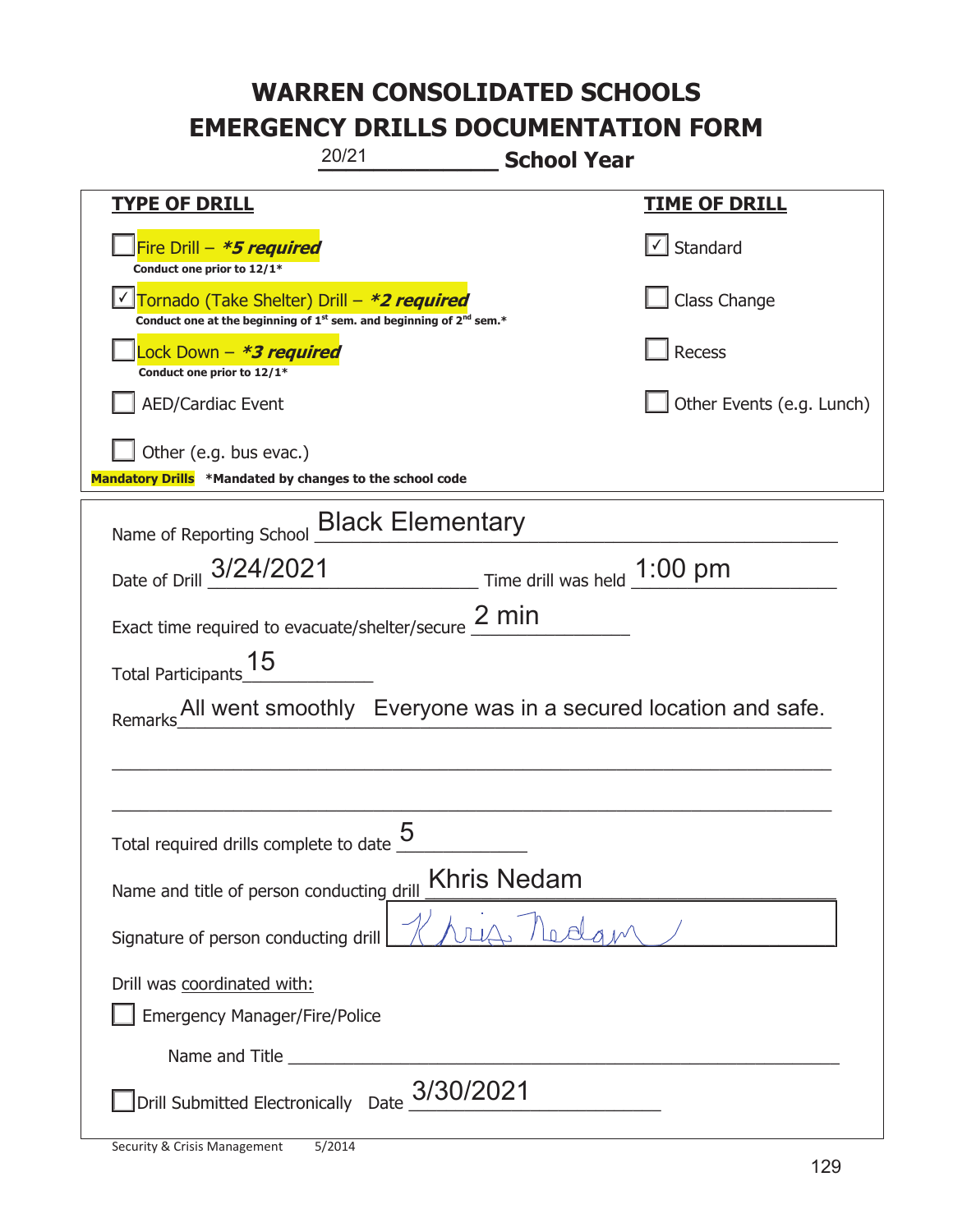| 2020/21<br><b>School Year</b>                                                                                               |                                                                            |  |
|-----------------------------------------------------------------------------------------------------------------------------|----------------------------------------------------------------------------|--|
| <b>TYPE OF DRILL</b>                                                                                                        | <u>TIME OF DRILL</u>                                                       |  |
| Fire Drill – <i>*<b>5 required</b></i><br>Conduct one prior to 12/1*                                                        | Standard                                                                   |  |
| Tornado (Take Shelter) Drill – *2 required<br>Conduct one at the beginning of $1^{st}$ sem. and beginning of $2^{nd}$ sem.* | Class Change                                                               |  |
| Lock Down - *3 required<br>Conduct one prior to 12/1*                                                                       | Recess                                                                     |  |
| <b>AED/Cardiac Event</b>                                                                                                    | Other Events (e.g. Lunch)                                                  |  |
| Other (e.g. bus evac.)<br>Mandatory Drills *Mandated by changes to the school code                                          |                                                                            |  |
| Name of Reporting School <b>Black Elementary</b>                                                                            |                                                                            |  |
| Date of Drill 1/12/21                                                                                                       | $\frac{1}{2:00 \text{ pm}}$ Time drill was held $\frac{2:00 \text{ pm}}{}$ |  |
| Exact time required to evacuate/shelter/secure $\frac{3 \text{ min}}{2}$                                                    |                                                                            |  |
| <b>Total Participants</b>                                                                                                   |                                                                            |  |
| Remarks_went smoothly - only staff present                                                                                  |                                                                            |  |
|                                                                                                                             |                                                                            |  |
|                                                                                                                             |                                                                            |  |
| Total required drills complete to date $6$                                                                                  |                                                                            |  |
| khris nedam<br>Name and title of person conducting drill                                                                    |                                                                            |  |
| Signature of person conducting drill                                                                                        |                                                                            |  |
| Drill was coordinated with:                                                                                                 |                                                                            |  |
| <b>Emergency Manager/Fire/Police</b>                                                                                        |                                                                            |  |
|                                                                                                                             |                                                                            |  |
|                                                                                                                             |                                                                            |  |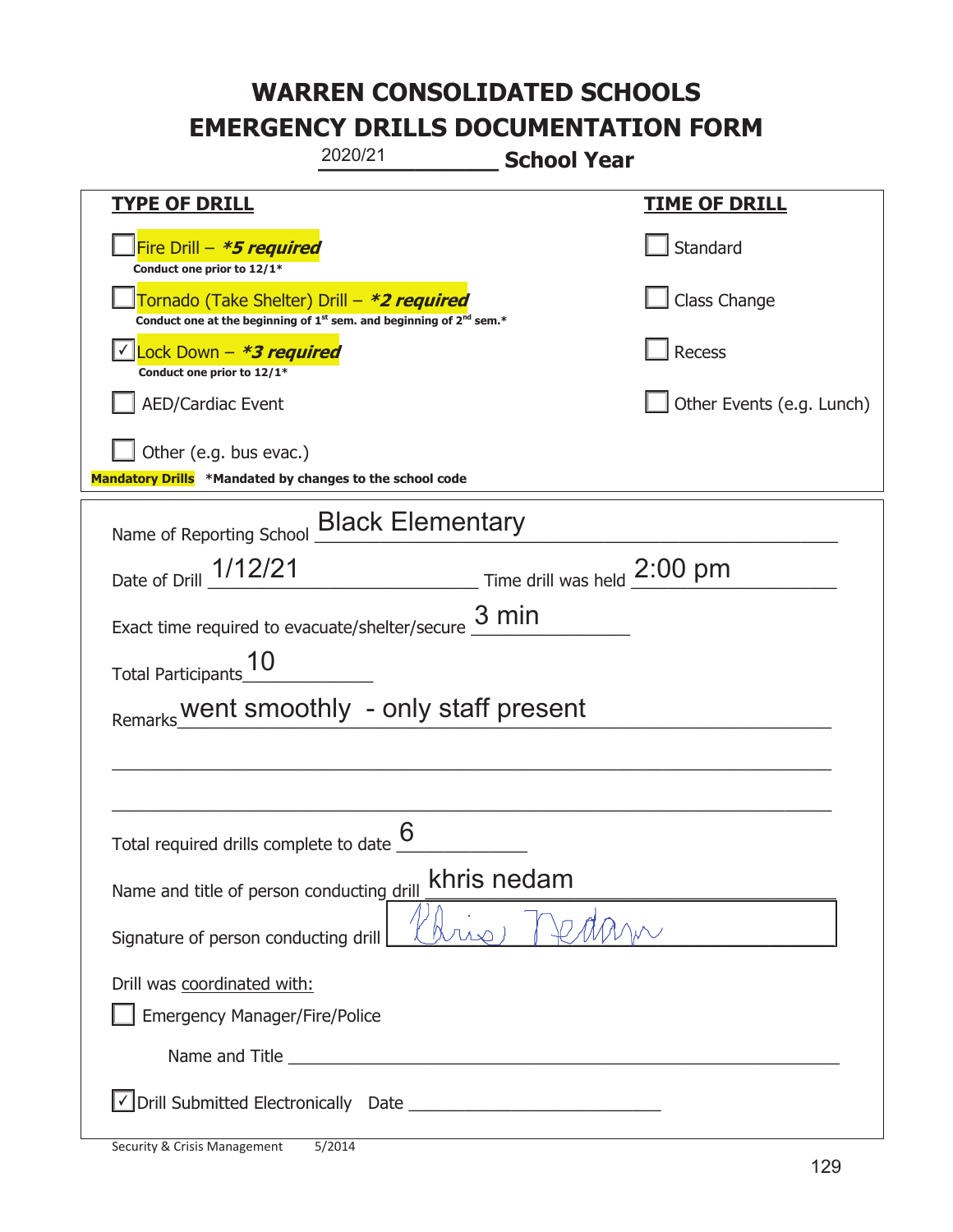| 2020/21<br><b>School Year</b>                                                                                                             |                           |  |
|-------------------------------------------------------------------------------------------------------------------------------------------|---------------------------|--|
| <b>TYPE OF DRILL</b>                                                                                                                      | <b>TIME OF DRILL</b>      |  |
| Fire Drill - *5 required<br>Conduct one prior to 12/1*                                                                                    | √ Standard                |  |
| Tornado (Take Shelter) Drill - *2 required<br>Conduct one at the beginning of 1 <sup>st</sup> sem. and beginning of 2 <sup>nd</sup> sem.* | Class Change              |  |
| Lock Down - <b>*3 required</b><br>Conduct one prior to 12/1*                                                                              | Recess                    |  |
| <b>AED/Cardiac Event</b>                                                                                                                  | Other Events (e.g. Lunch) |  |
| Other (e.g. bus evac.)<br>Mandatory Drills *Mandated by changes to the school code                                                        |                           |  |
| Name of Reporting School <b>Black Elementary</b>                                                                                          |                           |  |
| Date of Drill 1/7/2021<br>$\frac{9:05}{2}$ Time drill was held $\frac{9:05}{2}$                                                           |                           |  |
| Exact time required to evacuate/shelter/secure $2 \text{ min}$                                                                            |                           |  |
| Total Participants_14                                                                                                                     |                           |  |
| Remarks_Went smoothly                                                                                                                     |                           |  |
|                                                                                                                                           |                           |  |
|                                                                                                                                           |                           |  |
| Total required drills complete to date $\frac{5}{5}$                                                                                      |                           |  |
| <b>Khris Nedam</b><br>Name and title of person conducting drill                                                                           |                           |  |
| Signature of person conducting drill                                                                                                      |                           |  |
| Drill was coordinated with:<br><b>Emergency Manager/Fire/Police</b>                                                                       |                           |  |
|                                                                                                                                           |                           |  |
|                                                                                                                                           |                           |  |

t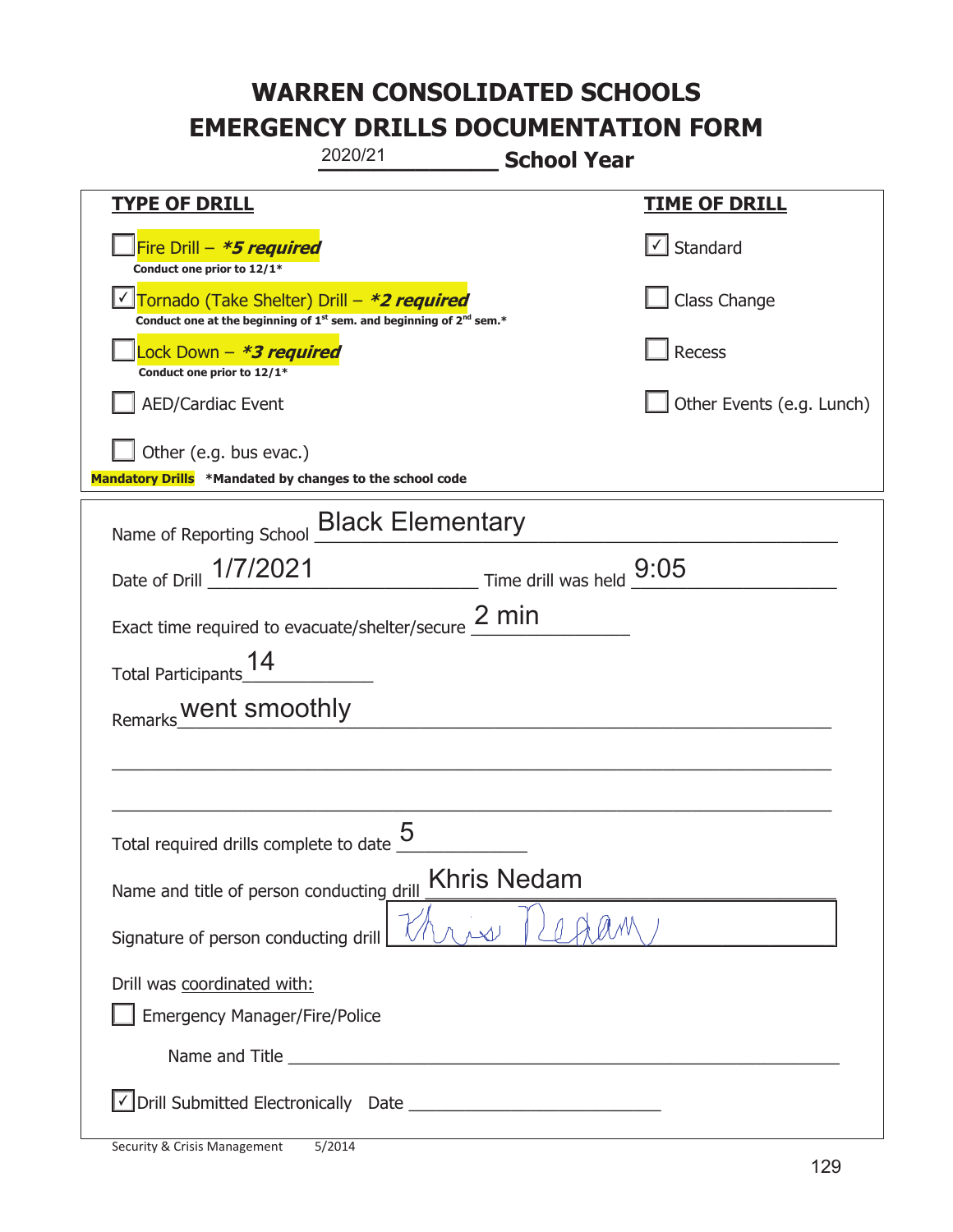|                                                                                    | 2020/2021                                                               | <b>School Year</b>                     |                                                                       |
|------------------------------------------------------------------------------------|-------------------------------------------------------------------------|----------------------------------------|-----------------------------------------------------------------------|
| <u>TYPE OF DRILL</u>                                                               |                                                                         |                                        | <b>TIME OF DRILL</b>                                                  |
| Fire Drill - *5 required<br>Conduct one prior to 12/1*                             |                                                                         |                                        | $\sqrt{\phantom{a}}$ Standard                                         |
| Tornado (Take Shelter) Drill – *2 required                                         | Conduct one at the beginning of $1st$ sem. and beginning of $2nd$ sem.* |                                        | Class Change                                                          |
| Lock Down - *3 required<br>Conduct one prior to 12/1*                              |                                                                         |                                        | Recess                                                                |
| <b>AED/Cardiac Event</b>                                                           |                                                                         |                                        | Other Events (e.g. Lunch)                                             |
| Other (e.g. bus evac.)<br>Mandatory Drills *Mandated by changes to the school code |                                                                         |                                        |                                                                       |
| Name of Reporting School Black Elementary School                                   |                                                                         |                                        |                                                                       |
| Date of Drill 11/17/2020                                                           |                                                                         | $\equiv$ Time drill was held $2:00$ pm |                                                                       |
| Exact time required to evacuate/shelter/secure 3min 20sec                          |                                                                         |                                        |                                                                       |
| Total Participants <sup>22</sup>                                                   |                                                                         |                                        |                                                                       |
| Remarks                                                                            |                                                                         |                                        | ALICE Drill went smoothly. Feedback: Office needs to turn off lights. |
|                                                                                    |                                                                         |                                        |                                                                       |
|                                                                                    |                                                                         |                                        |                                                                       |
| Total required drills complete to date $\frac{4}{1}$                               |                                                                         |                                        |                                                                       |
| Name and title of person conducting drill                                          |                                                                         | Khris Nedam                            |                                                                       |
| Signature of person conducting drill                                               |                                                                         |                                        |                                                                       |
| Drill was coordinated with:<br><b>Emergency Manager/Fire/Police</b>                |                                                                         |                                        |                                                                       |
|                                                                                    |                                                                         |                                        |                                                                       |
| √ Drill Submitted Electronically Date                                              | 11/19/2020                                                              |                                        |                                                                       |

t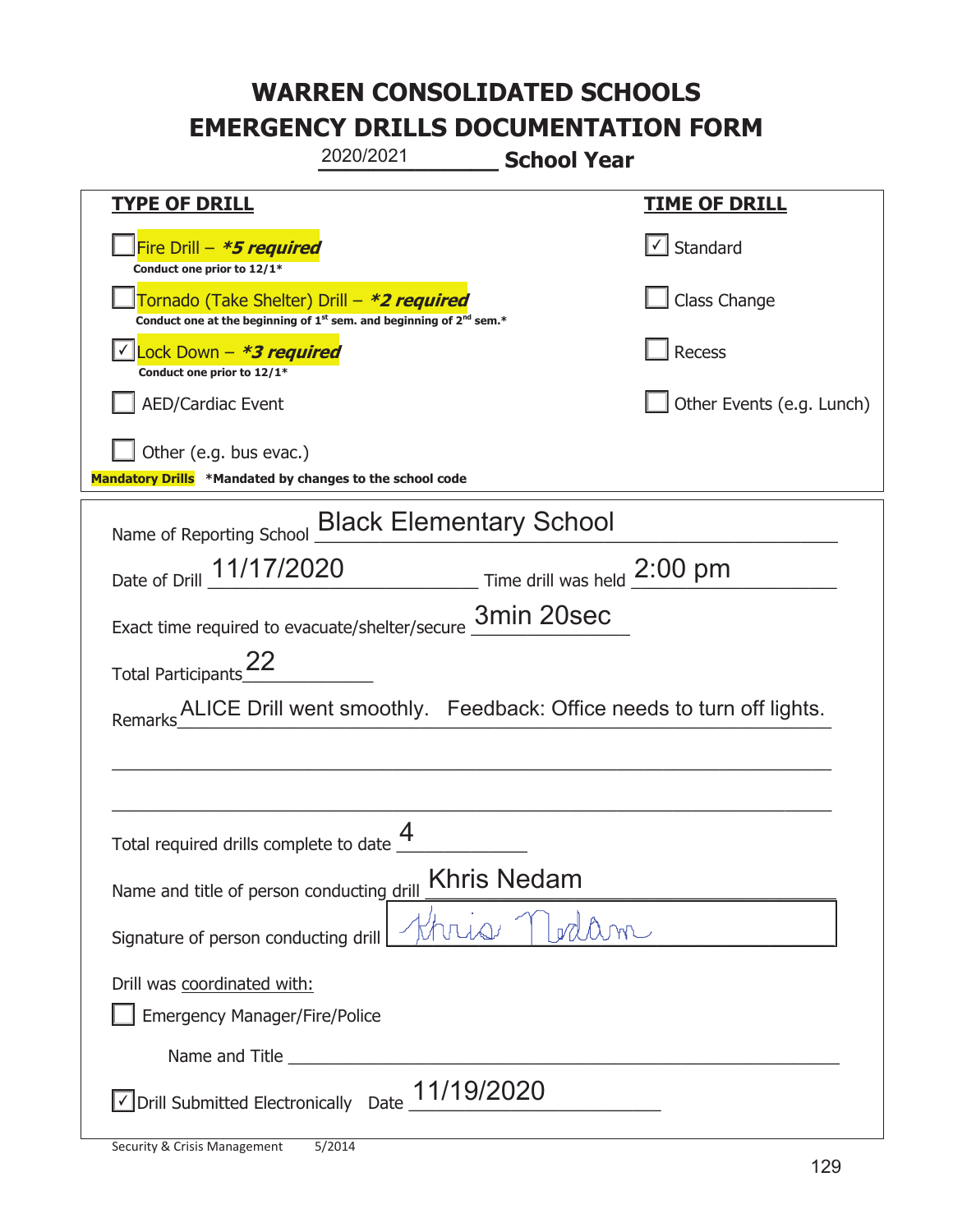| 2020/21<br><b>School Year</b>                                                                                                             |                                                         |  |
|-------------------------------------------------------------------------------------------------------------------------------------------|---------------------------------------------------------|--|
| <b>TYPE OF DRILL</b>                                                                                                                      | <u>TIME OF DRILL</u>                                    |  |
| <u> √ Fire Drill – <b>*5 required</b></u><br>Conduct one prior to 12/1*                                                                   | $\cup$ Standard                                         |  |
| Tornado (Take Shelter) Drill – *2 required<br>Conduct one at the beginning of 1 <sup>st</sup> sem. and beginning of 2 <sup>nd</sup> sem.* | Class Change                                            |  |
| Lock Down - *3 required<br>Conduct one prior to 12/1*                                                                                     | Recess                                                  |  |
| <b>AED/Cardiac Event</b>                                                                                                                  | Other Events (e.g. Lunch)                               |  |
| Other (e.g. bus evac.)<br>Mandatory Drills *Mandated by changes to the school code                                                        |                                                         |  |
| Name of Reporting School <b>Black Elementary</b>                                                                                          |                                                         |  |
| Date of Drill 11/11/20                                                                                                                    | $\frac{11:30}{2}$ Time drill was held $\frac{11:30}{2}$ |  |
| Exact time required to evacuate/shelter/secure $\frac{3 \text{ min. 20 sec.}}{}$                                                          |                                                         |  |
| Total Participants_20                                                                                                                     |                                                         |  |
| Remarks staff exited the building smoothly.                                                                                               |                                                         |  |
|                                                                                                                                           |                                                         |  |
|                                                                                                                                           |                                                         |  |
| Total required drills complete to date $\frac{3}{4}$                                                                                      |                                                         |  |
| <b>Khris Nedam</b><br>Name and title of person conducting drill                                                                           |                                                         |  |
| Signature of person conducting drill                                                                                                      |                                                         |  |
| Drill was coordinated with:                                                                                                               |                                                         |  |
| Emergency Manager/Fire/Police                                                                                                             |                                                         |  |
|                                                                                                                                           |                                                         |  |
|                                                                                                                                           |                                                         |  |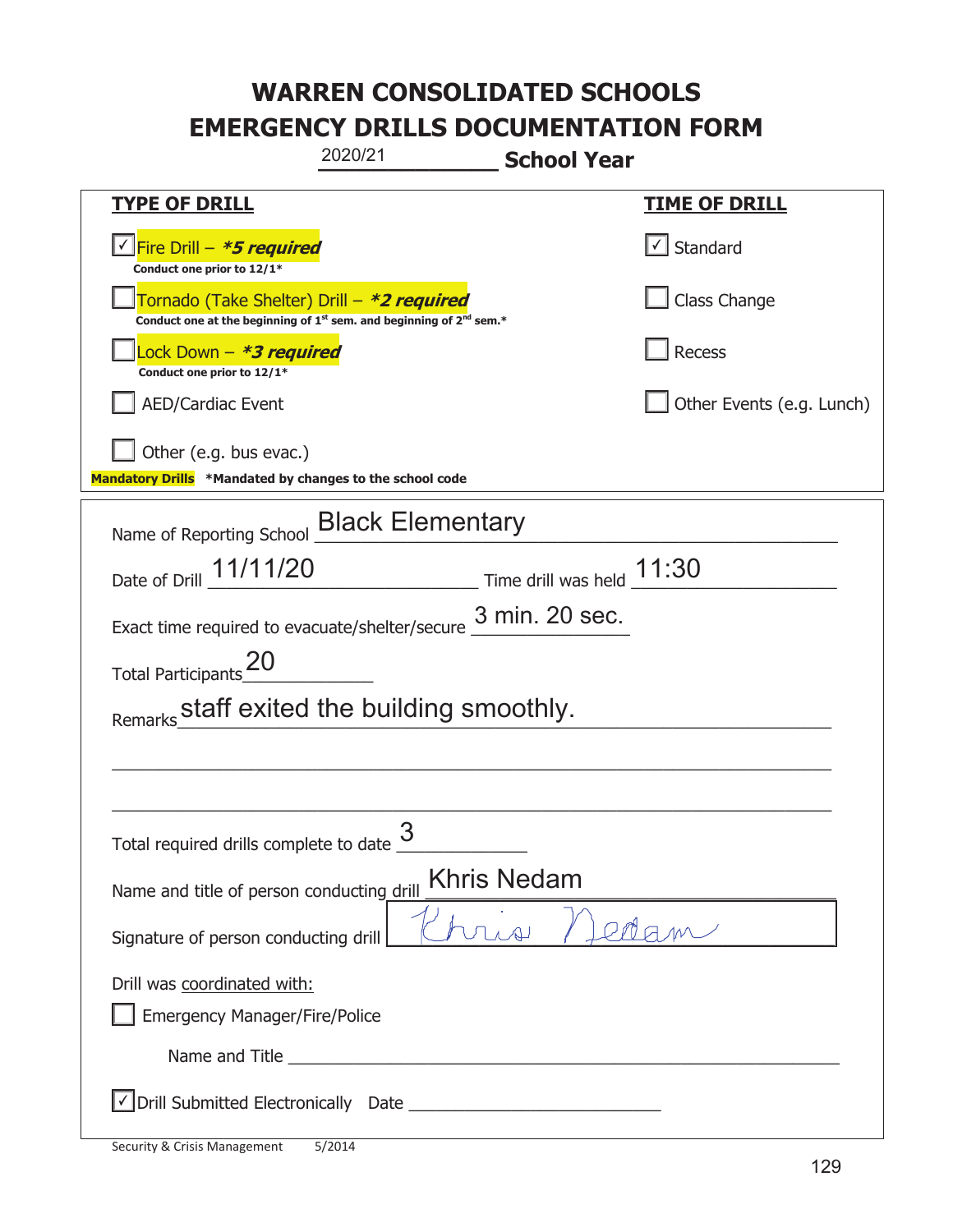| 2020/21<br><b>School Year</b>                                                                                                             |                                   |  |
|-------------------------------------------------------------------------------------------------------------------------------------------|-----------------------------------|--|
| <b>TYPE OF DRILL</b>                                                                                                                      | <b>TIME OF DRILL</b>              |  |
| <u>√ Fire Drill – <i>*5 required</i></u><br>Conduct one prior to 12/1*                                                                    | $\lfloor \angle \rfloor$ Standard |  |
| Tornado (Take Shelter) Drill - *2 required<br>Conduct one at the beginning of 1 <sup>st</sup> sem. and beginning of 2 <sup>nd</sup> sem.* | Class Change                      |  |
| Lock Down – <b><i>*3 required</i></b><br>Conduct one prior to 12/1*                                                                       | Recess                            |  |
| <b>AED/Cardiac Event</b>                                                                                                                  | Other Events (e.g. Lunch)         |  |
| Other (e.g. bus evac.)<br>Mandatory Drills *Mandated by changes to the school code                                                        |                                   |  |
| Name of Reporting School <b>Black Elementary</b>                                                                                          |                                   |  |
| Time drill was held 1:15 pm<br>Date of Drill 10/14/2020                                                                                   |                                   |  |
| Exact time required to evacuate/shelter/secure $\frac{3 \text{ min}}{2}$                                                                  |                                   |  |
| Total Participants <sup>15</sup>                                                                                                          |                                   |  |
| drill went smoothly. Small number of staff - most working outdoors at the time with material exchange.<br>Remarks                         |                                   |  |
|                                                                                                                                           |                                   |  |
|                                                                                                                                           |                                   |  |
| Total required drills complete to date $\frac{2}{3}$                                                                                      |                                   |  |
| khris nedam<br>Name and title of person conducting drill                                                                                  |                                   |  |
| Signature of person conducting drill                                                                                                      |                                   |  |
| Drill was coordinated with:                                                                                                               |                                   |  |
| <b>Emergency Manager/Fire/Police</b>                                                                                                      |                                   |  |
|                                                                                                                                           |                                   |  |
|                                                                                                                                           |                                   |  |